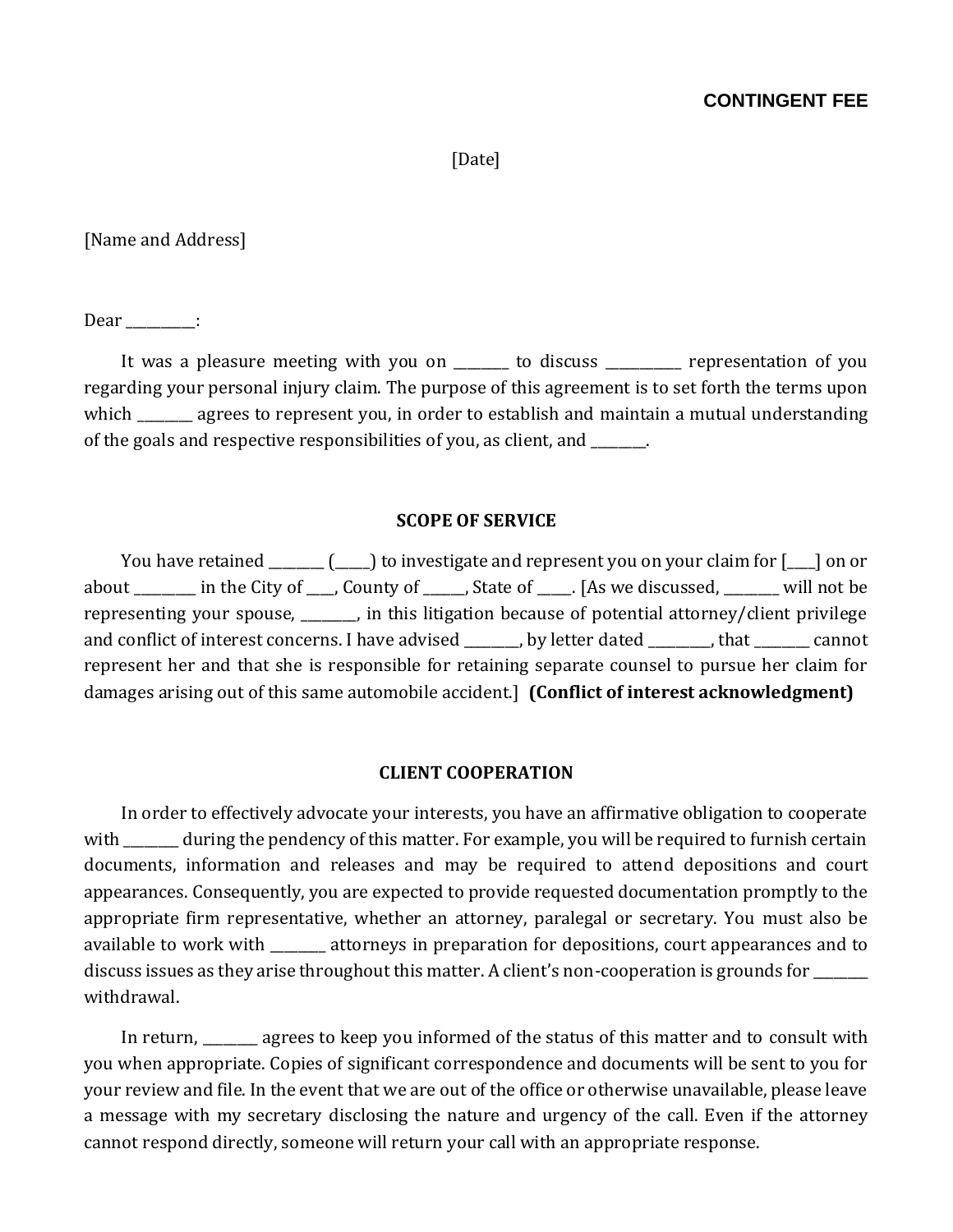### **LEGAL FEES, COSTS AND DISBURSEMENTS**

As compensation for our services, will be paid in accordance with the attached Contingent Fee Agreement which is incorporated herein by reference.

### **GENERAL LAWSUIT INFORMATION**

In order to demystify the lawsuit process, \_\_\_\_\_ would like to explain, in some detail, how a lawsuit is handled and what you can expect during the pendency of this action.

A lawsuit is commenced by the service and filing of a Summons and Complaint. The Complaint recites facts upon which the Plaintiff asserts liability against the Defendant, which, in this case, would be for The Defendant then has a limited number of days in which to serve and file an answer which typically denies the claims asserted in the Complaint.

After the lawsuit is commenced, both the Plaintiff(s) and Defendant(s) are afforded a limited period of time called "discovery", during which they investigate the strengths and weaknesses of each other's claims. Written questions called "interrogatories" are frequently exchanged which require written responses about the facts and claims asserted by both parties. Oral depositions are also commonly used as a discovery tool. Parties to the action, as well as witnesses, orally answer questions posed by opposing counsel which are simultaneously recorded by a stenographer. Depositions are very important, because the testimony can later be used at trial to perhaps point out inconsistencies between deposition and trial testimony. Also, depositions are helpful in ascertaining the strength and credibility of the deponent. If interrogatories are sent to us, we will explain the procedure and assist you and any other company employees with answering the questions. If your deposition is taken, we will meet with you prior to the deposition to discuss the process and will also be present at the deposition.

If your case does not settle after discovery is terminated, then a trial will take place, usually before a judge and six-person jury. Prior to trial, we will spend considerable time with you and any other witnesses explaining how a trial is conducted and reviewing everyone's testimony. It is entirely possible that several trial dates will be set, only to be continued because of crowded court calendars. It is very important that you understand the delays that often attend suits; they can stretch on for years, which is why your commitment to and patience with this process is imperative.

### **ASSIGNMENT OF FIRM PERSONNEL**

I will be primarily responsible for the supervision of your matter, but you are hiring  $\qquad \qquad$ , not me individually. If necessary, I reserve the right to draw upon the talent and expertise of other partners and associates within the firm and to utilize paralegal staff to handle ministerial tasks.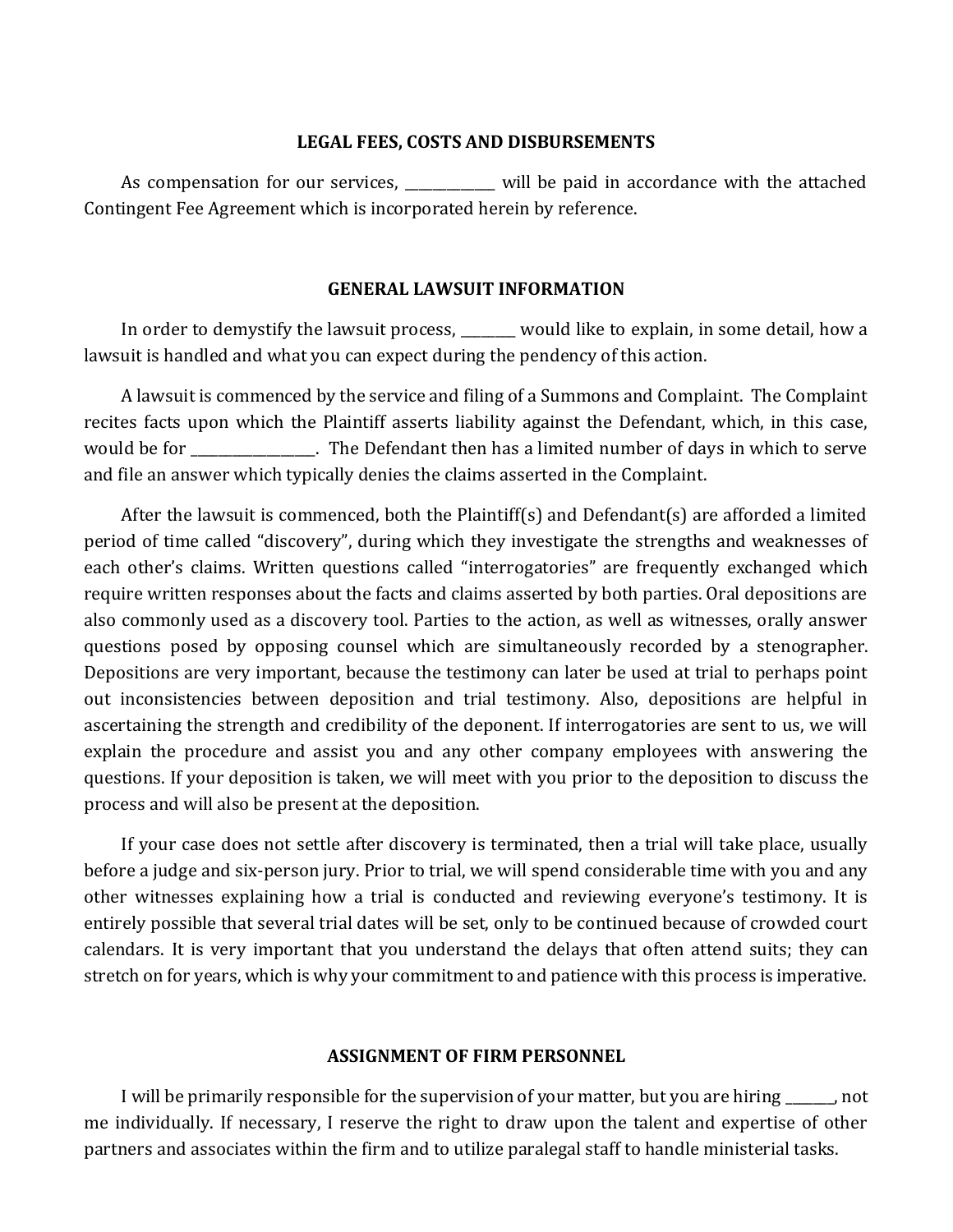## **WITHDRAWAL**

You have the right to our representation at any time, subject to payment of any outstanding costs and disbursements. Conversely, exters the right to withdraw from representation, subject to the ethical restrictions imposed upon us by the applicable Rules of Professional Responsibility. If \_\_\_\_\_\_\_\_ chooses to terminate representation, notice will be sent to your last known address.

# **BINDING AGREEMENT**

This Agreement, which incorporates the attached Contingent Fee Agreement, represents the entire agreement between \_\_\_\_\_\_\_ and \_\_\_\_\_\_. By signing below, you acknowledge that this Agreement has been carefully reviewed and its content understood and you agree to be bound by all of its terms and conditions. Furthermore, you acknowledge that \_\_\_\_\_\_\_\_ has made no representation to you regarding the outcome of this action for which \_\_\_\_\_\_\_\_ has been retained.

If this Agreement reflects your understanding of our relationship, please sign and return the enclosed duplicate copies of both this Engagement Agreement and the attached Contingent Fee Agreement. In conformance with firm policy, we cannot commence work upon your matter until we have received both this executed Agreement and the retainer.

Thank you again for this opportunity to be of service to you.

Sincerely,

[Name]

# **ARBITRATION**

\_\_\_\_\_\_\_\_\_\_\_\_\_\_\_\_\_\_\_\_\_\_\_\_\_

Any controversy or claim arising out of or relating to this Agreement shall be settled by arbitration in the County of \_\_\_\_\_\_\_, State of \_\_\_\_\_\_\_\_, as follows:

[Insert appropriate jurisdictional requirements regarding a) selection of arbitration; b) arbitration procedure; c) procedural impact of arbitrator's decision; d) review rights; and e) costs of arbitration.

I have reviewed and agreed to the above terms of engagement of  $\qquad \qquad$ .

\_\_\_\_\_\_\_\_\_\_\_\_\_\_\_\_\_\_\_\_\_\_\_\_\_\_\_\_\_\_\_ Date: \_\_\_\_\_\_\_\_\_\_\_\_\_\_\_\_\_\_\_\_\_